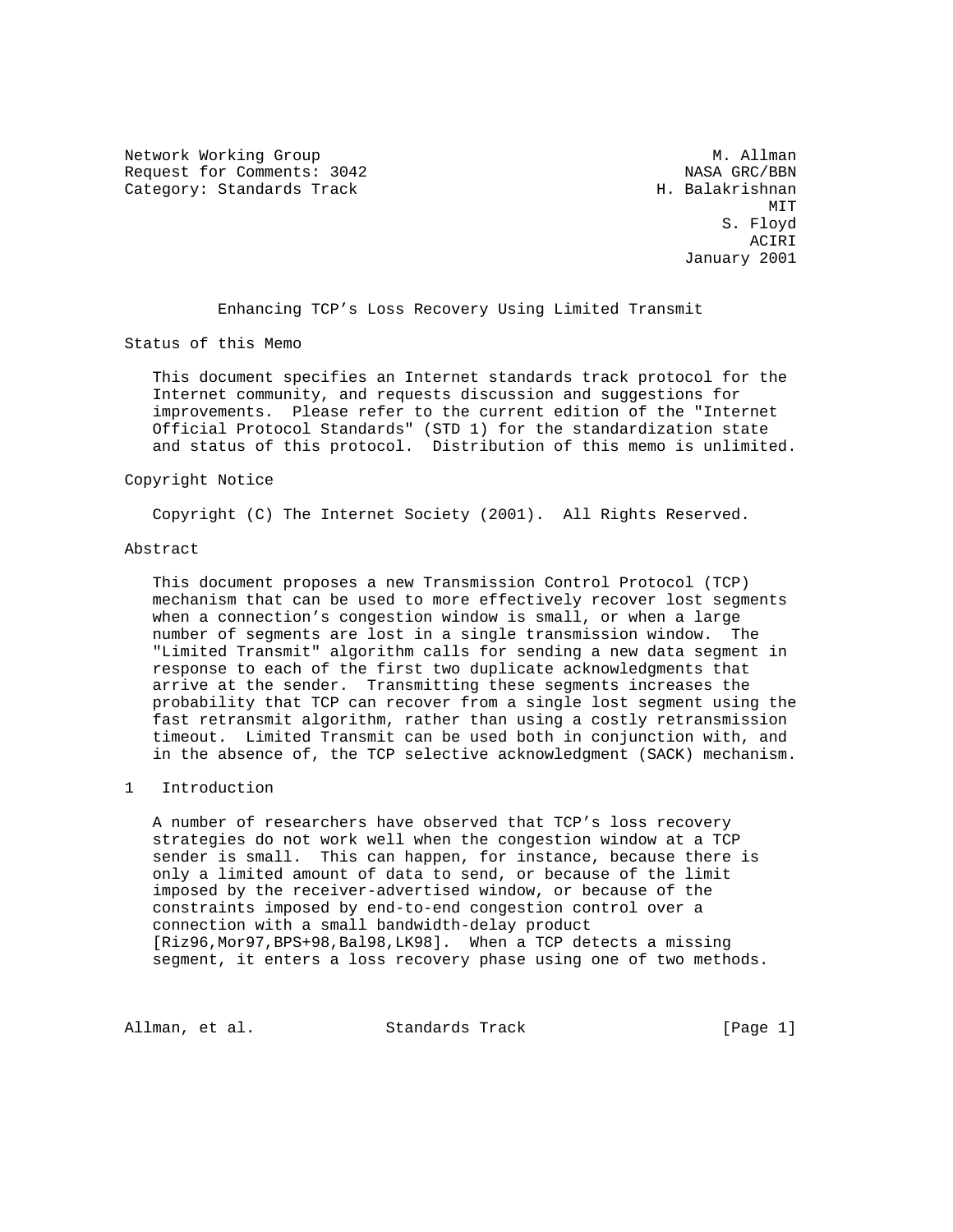First, if an acknowledgment (ACK) for a given segment is not received in a certain amount of time a retransmission timeout occurs and the segment is resent [RFC793,PA00]. Second, the "Fast Retransmit" algorithm resends a segment when three duplicate ACKs arrive at the sender [Jac88,RFC2581]. However, because duplicate ACKs from the receiver are also triggered by packet reordering in the Internet, the TCP sender waits for three duplicate ACKs in an attempt to disambiguate segment loss from packet reordering. Once in a loss recovery phase, a number of techniques can be used to retransmit lost segments, including slow start-based recovery or Fast Recovery [RFC2581], NewReno [RFC2582], and loss recovery based on selective acknowledgments (SACKs) [RFC2018,FF96].

 TCP's retransmission timeout (RTO) is based on measured round-trip times (RTT) between the sender and receiver, as specified in [PA00]. To prevent spurious retransmissions of segments that are only delayed and not lost, the minimum RTO is conservatively chosen to be 1 second. Therefore, it behooves TCP senders to detect and recover from as many losses as possible without incurring a lengthy timeout when the connection remains idle. However, if not enough duplicate ACKs arrive from the receiver, the Fast Retransmit algorithm is never triggered---this situation occurs when the congestion window is small or if a large number of segments in a window are lost. For instance, consider a congestion window (cwnd) of three segments. If one segment is dropped by the network, then at most two duplicate ACKs will arrive at the sender. Since three duplicate ACKs are required to trigger Fast Retransmit, a timeout will be required to resend the dropped packet.

 [BPS+97] found that roughly 56% of retransmissions sent by a busy web server were sent after the RTO expires, while only 44% were handled by Fast Retransmit. In addition, only 4% of the RTO-based retransmissions could have been avoided with SACK, which of course has to continue to disambiguate reordering from genuine loss. In contrast, using the technique outlined in this document and in [Bal98], 25% of the RTO-based retransmissions in that dataset would have likely been avoided.

 The next section of this document outlines small changes to TCP senders that will decrease the reliance on the retransmission timer, and thereby improve TCP performance when Fast Retransmit is not triggered. These changes do not adversely affect the performance of TCP nor interact adversely with other connections, in other circumstances.

Allman, et al. Standards Track [Page 2]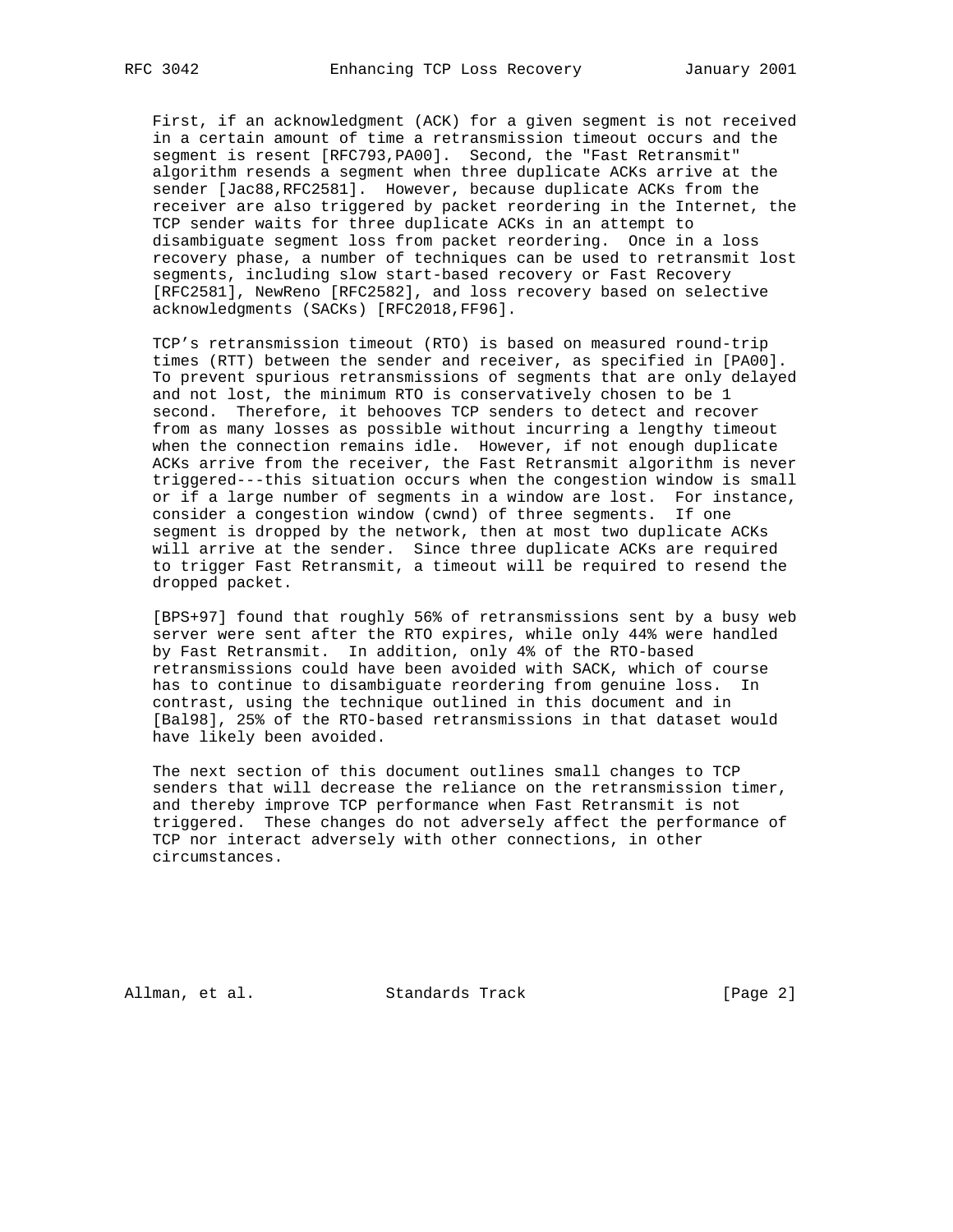1.1 Terminology

 In this document, he key words "MUST", "MUST NOT", "REQUIRED", "SHALL", "SHALL NOT", "SHOULD", "SHOULD NOT", "RECOMMENDED", "MAY", AND "OPTIONAL" are to be interpreted as described in RFC 2119 [1] and indicate requirement levels for protocols.

2 The Limited Transmit Algorithm

 When a TCP sender has previously unsent data queued for transmission it SHOULD use the Limited Transmit algorithm, which calls for a TCP sender to transmit new data upon the arrival of the first two consecutive duplicate ACKs when the following conditions are satisfied:

- \* The receiver's advertised window allows the transmission of the segment.
- \* The amount of outstanding data would remain less than or equal to the congestion window plus 2 segments. In other words, the sender can only send two segments beyond the congestion window (cwnd).

 The congestion window (cwnd) MUST NOT be changed when these new segments are transmitted. Assuming that these new segments and the corresponding ACKs are not dropped, this procedure allows the sender to infer loss using the standard Fast Retransmit threshold of three duplicate ACKs [RFC2581]. This is more robust to reordered packets than if an old packet were retransmitted on the first or second duplicate ACK.

 Note: If the connection is using selective acknowledgments [RFC2018], the data sender MUST NOT send new segments in response to duplicate ACKs that contain no new SACK information, as a misbehaving receiver can generate such ACKs to trigger inappropriate transmission of data segments. See [SCWA99] for a discussion of attacks by misbehaving receivers.

 Limited Transmit follows the "conservation of packets" congestion control principle [Jac88]. Each of the first two duplicate ACKs indicate that a segment has left the network. Furthermore, the sender has not yet decided that a segment has been dropped and therefore has no reason to assume that the current congestion control state is inaccurate. Therefore, transmitting segments does not deviate from the spirit of TCP's congestion control principles.

Allman, et al. Standards Track [Page 3]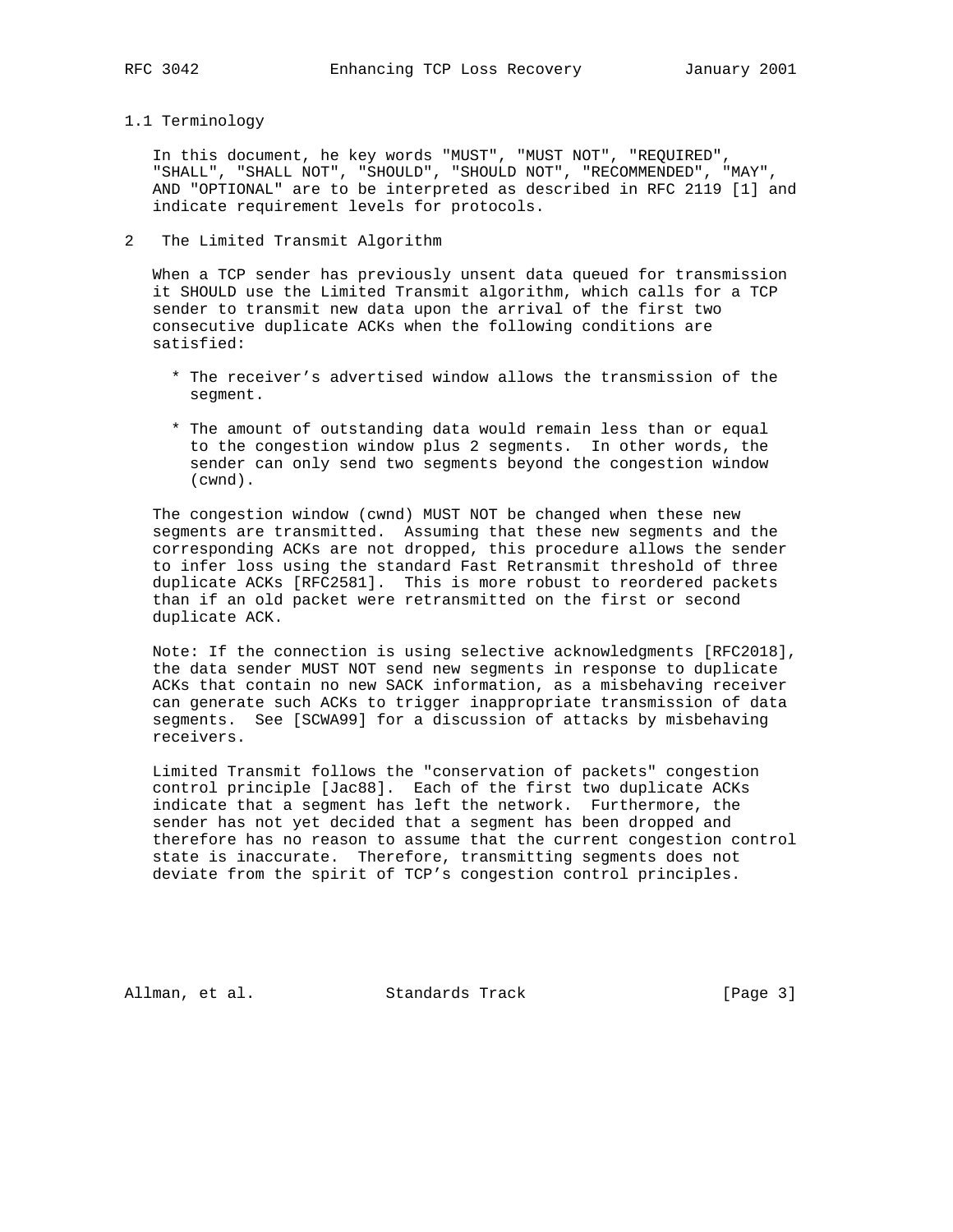[BPS99] shows that packet reordering is not a rare network event. [RFC2581] does not provide for sending of data on the first two duplicate ACKs that arrive at the sender. This causes a burst of segments to be sent when an ACK for new data does arrive following packet reordering. Using Limited Transmit, data packets will be clocked out by incoming ACKs and therefore transmission will not be as bursty.

 Note: Limited Transmit is implemented in the ns simulator [NS]. Researchers wishing to investigate this mechanism further can do so by enabling "singledup\_" for the given TCP connection.

### 3 Related Work

 Deployment of Explicit Congestion Notification (ECN) [Flo94,RFC2481] may benefit connections with small congestion window sizes [SA00]. ECN provides a method for indicating congestion to the end-host without dropping segments. While some segment drops may still occur, ECN may allow TCP to perform better with small congestion window sizes because the sender can avoid many of the Fast Retransmits and Retransmit Timeouts that would otherwise have been needed to detect dropped segments [SA00].

 When ECN-enabled TCP traffic competes with non-ECN-enabled TCP traffic, ECN-enabled traffic can receive up to 30% higher goodput. For bulk transfers, the relative performance benefit of ECN is greatest when on average each flow has 3-4 outstanding packets during each round-trip time [ZQ00]. This should be a good estimate for the performance impact of a flow using Limited Transmit, since both ECN and Limited Transmit reduce the reliance on the retransmission timer for signaling congestion.

 The Rate-Halving congestion control algorithm [MSML99] uses a form of limited transmit, as it calls for transmitting a data segment on every second duplicate ACK that arrives at the sender. The algorithm decouples the decision of what to send from the decision of when to send. However, similar to Limited Transmit the algorithm will always send a new data segment on the second duplicate ACK that arrives at the sender.

# 4 Security Considerations

 The additional security implications of the changes proposed in this document, compared to TCP's current vulnerabilities, are minimal. The potential security issues come from the subversion of end-to-end congestion control from "false" duplicate ACKs, where a "false" duplicate ACK is a duplicate ACK that does not actually acknowledge new data received at the TCP receiver. False duplicate ACKs could

Allman, et al. Standards Track (Page 4)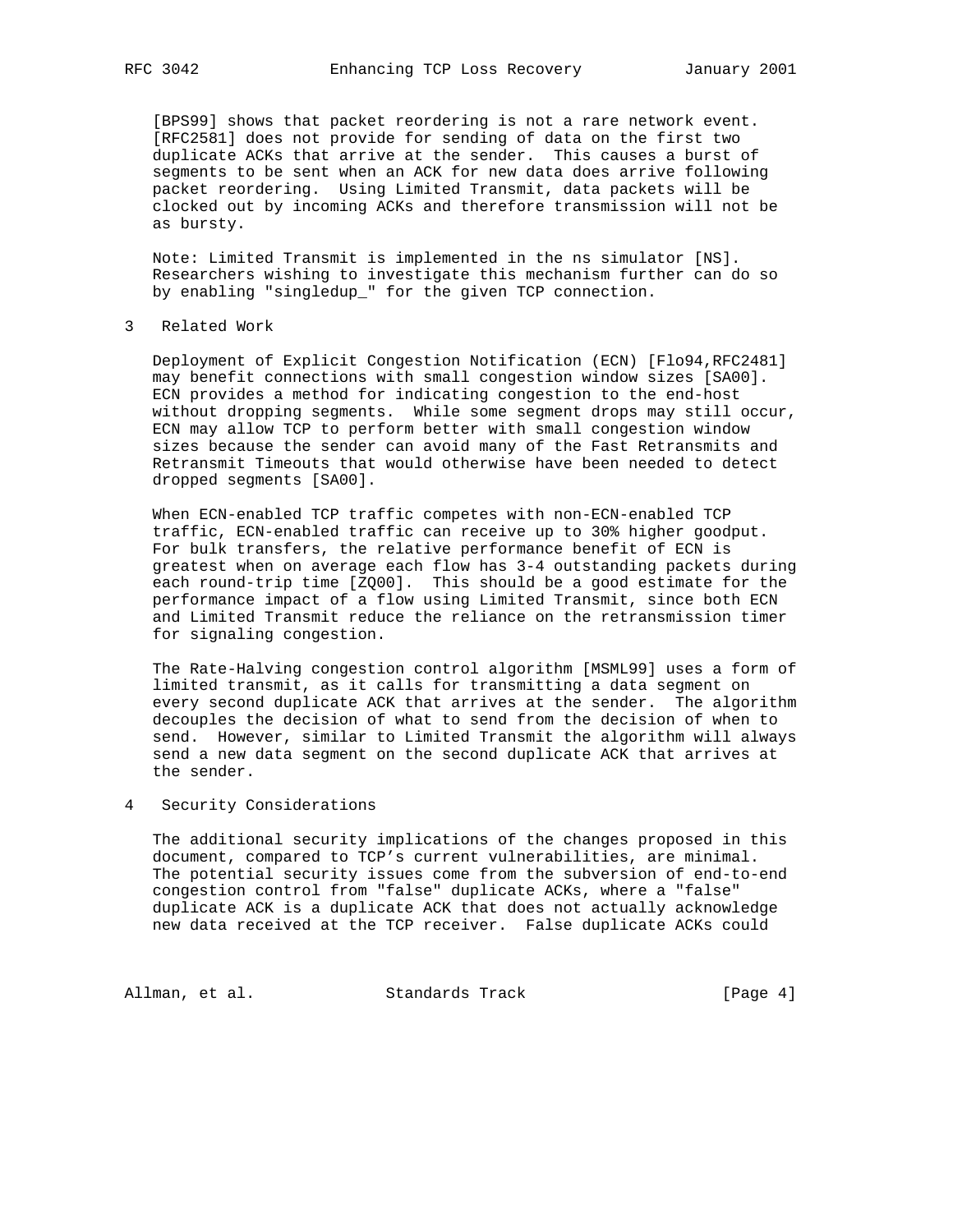result from duplicate ACKs that are themselves duplicated in the network, or from misbehaving TCP receivers that send false duplicate ACKs to subvert end-to-end congestion control [SCWA99,RFC2581].

 When the TCP data receiver has agreed to use the SACK option, the TCP data sender has fairly strong protection against false duplicate ACKs. In particular, with SACK, a duplicate ACK that acknowledges new data arriving at the receiver reports the sequence numbers of that new data. Thus, with SACK, the TCP sender can verify that an arriving duplicate ACK acknowledges data that the TCP sender has actually sent, and for which no previous acknowledgment has been received, before sending new data as a result of that acknowledgment. For further protection, the TCP sender could keep a record of packet boundaries for transmitted data packets, and recognize at most one valid acknowledgment for each packet (e.g., the first acknowledgment acknowledging the receipt of all of the sequence numbers in that packet).

 One could imagine some limited protection against false duplicate ACKs for a non-SACK TCP connection, where the TCP sender keeps a record of the number of packets transmitted, and recognizes at most one acknowledgment per packet to be used for triggering the sending of new data. However, this accounting of packets transmitted and acknowledged would require additional state and extra complexity at the TCP sender, and does not seem necessary.

 The most important protection against false duplicate ACKs comes from the limited potential of duplicate ACKs in subverting end-to-end congestion control. There are two separate cases to consider: when the TCP sender receives less than a threshold number of duplicate ACKs, and when the TCP sender receives at least a threshold number of duplicate ACKs. In the latter case a TCP with Limited Transmit will behave essentially the same as a TCP without Limited Transmit in that the congestion window will be halved and a loss recovery period will be initiated.

 When a TCP sender receives less than a threshold number of duplicate ACKs a misbehaving receiver could send two duplicate ACKs after each regular ACK. One might imagine that the TCP sender would send at three times its allowed sending rate. However, using Limited Transmit as outlined in section 2 the sender is only allowed to exceed the congestion window by less than the duplicate ACK threshold (of three segments), and thus would not send a new packet for each duplicate ACK received.

Allman, et al. Standards Track [Page 5]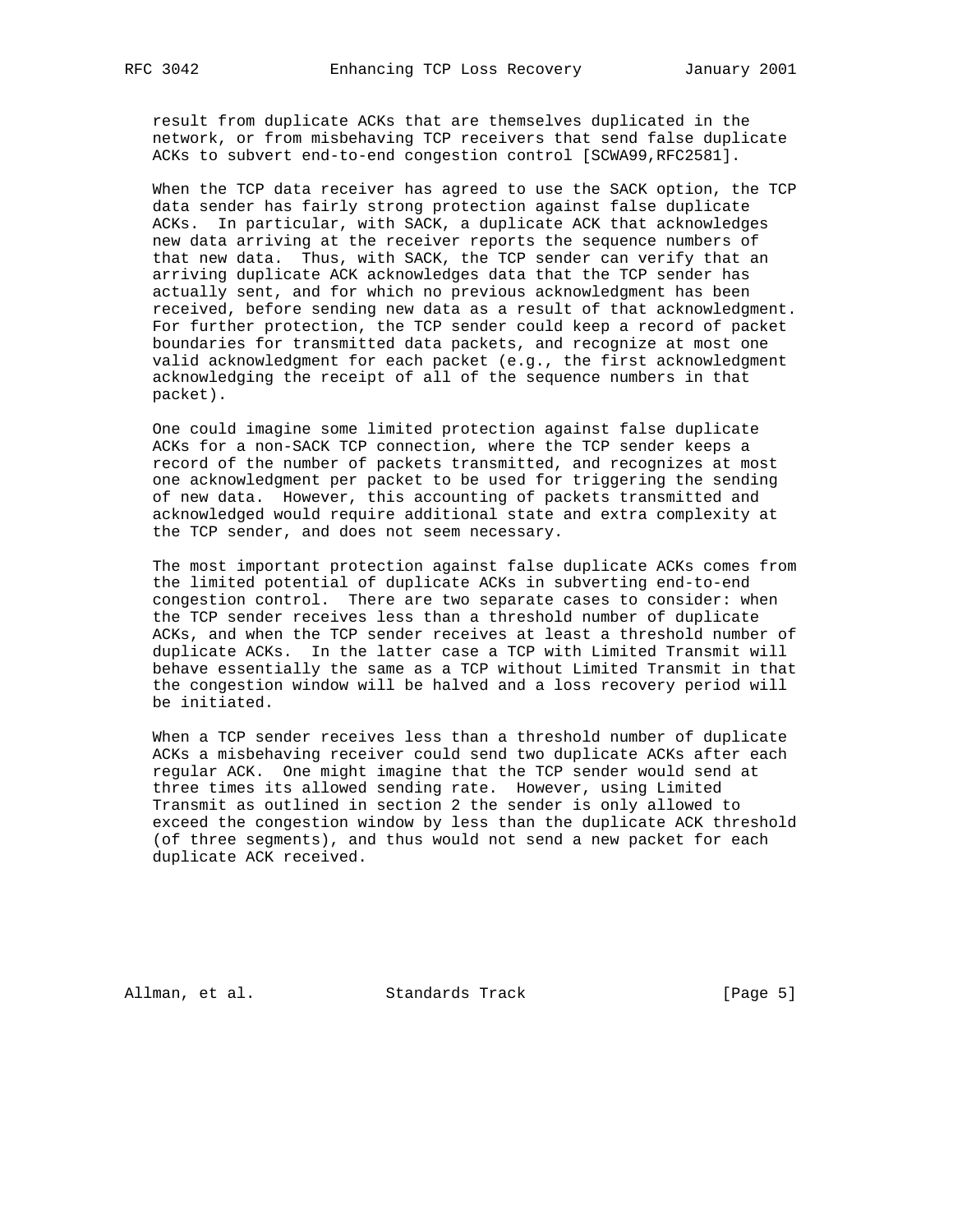# Acknowledgments

 Bill Fenner, Jamshid Mahdavi and the Transport Area Working Group provided valuable feedback on an early version of this document.

References

- [Bal98] Hari Balakrishnan. Challenges to Reliable Data Transport over Heterogeneous Wireless Networks. Ph.D. Thesis, University of California at Berkeley, August 1998.
- [BPS+97] Hari Balakrishnan, Venkata Padmanabhan, Srinivasan Seshan, Mark Stemm, and Randy Katz. TCP Behavior of a Busy Web Server: Analysis and Improvements. Technical Report UCB/CSD-97-966, August 1997. Available from http://nms.lcs.mit.edu/˜hari/papers/csd-97-966.ps. (Also in Proc. IEEE INFOCOM Conf., San Francisco, CA, March 1998.)
- [BPS99] Jon Bennett, Craig Partridge, Nicholas Shectman. Packet Reordering is Not Pathological Network Behavior. IEEE/ACM Transactions on Networking, December 1999.
- [FF96] Kevin Fall, Sally Floyd. Simulation-based Comparisons of Tahoe, Reno, and SACK TCP. ACM Computer Communication Review, July 1996.
- [Flo94] Sally Floyd. TCP and Explicit Congestion Notification. ACM Computer Communication Review, October 1994.
- [Jac88] Van Jacobson. Congestion Avoidance and Control. ACM SIGCOMM 1988.
- [LK98] Dong Lin, H.T. Kung. TCP Fast Recovery Strategies: Analysis and Improvements. Proceedings of InfoCom, March 1998.
- [MSML99] Matt Mathis, Jeff Semke, Jamshid Mahdavi, Kevin Lahey. The Rate Halving Algorithm, 1999. URL: http://www.psc.edu/networking/rate\_halving.html.
- [Mor97] Robert Morris. TCP Behavior with Many Flows. Proceedings of the Fifth IEEE International Conference on Network Protocols. October 1997.
- [NS] Ns network simulator. URL: http://www.isi.edu/nsnam/.

Allman, et al. Standards Track (Page 6)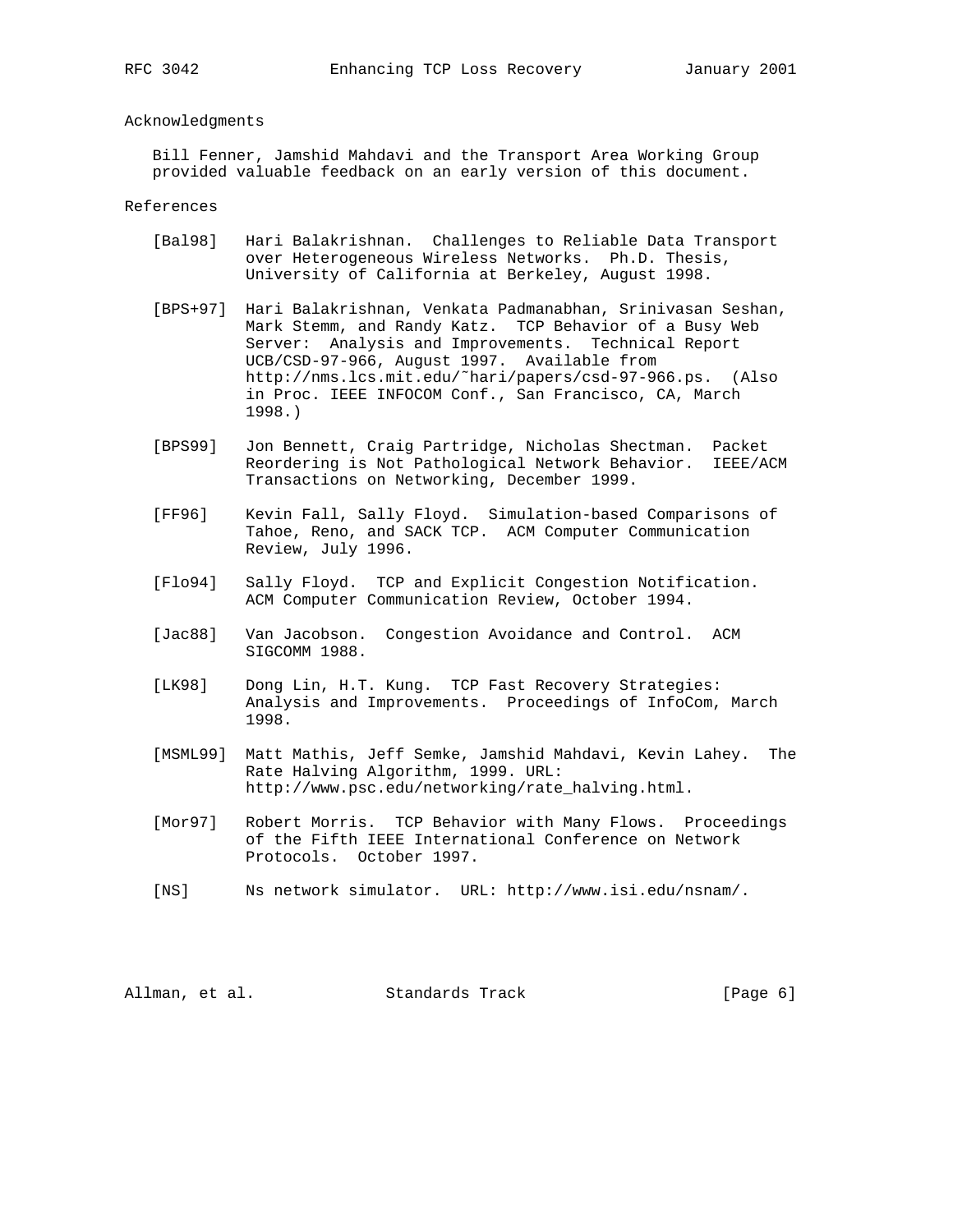- [PA00] Paxson, V. and M. Allman, "Computing TCP's Retransmission Timer", RFC 2988, November 2000.
- [Riz96] Luigi Rizzo. Issues in the Implementation of Selective Acknowledgments for TCP. January, 1996. URL: http://www.iet.unipi.it/˜luigi/selack.ps
- [SA00] Hadi Salim, J. and U. Ahmed, "Performance Evaluation of Explicit Congestion Notification (ECN) in IP Networks", RFC 2884, July 2000.
- [SCWA99] Stefan Savage, Neal Cardwell, David Wetherall, Tom Anderson. TCP Congestion Control with a Misbehaving Receiver. ACM Computer Communications Review, October 1999.
- [RFC793] Postel, J., "Transmission Control Protocol", STD 7, RFC 793, September 1981.
- [RFC2018] Mathis, M., Mahdavi, J., Floyd, S. and A. Romanow, "TCP Selective Acknowledgement Options", RFC 2018, October 1996.
- [RFC2119] Bradner, S., "Key words for use in RFCs to Indicate Requirement Levels", BCP 14, RFC 2119, March 1997.
- [RFC2481] Ramakrishnan, K. and S. Floyd, "A Proposal to Add Explicit Congestion Notification (ECN) to IP", RFC 2481, January 1999.
- [RFC2581] Allman, M., Paxson, V. and W. Stevens, "TCP Congestion Control", RFC 2581, April 1999.
- [RFC2582] Floyd, S. and T. Henderson, "The NewReno Modification to TCP's Fast Recovery Algorithm", RFC 2582, April 1999.
- [ZQ00] Yin Zhang and Lili Qiu, Understanding the End-to-End Performance Impact of RED in a Heterogeneous Environment, Cornell CS Technical Report 2000-1802, July 2000. URL http://www.cs.cornell.edu/yzhang/papers.htm.

Allman, et al. Standards Track [Page 7]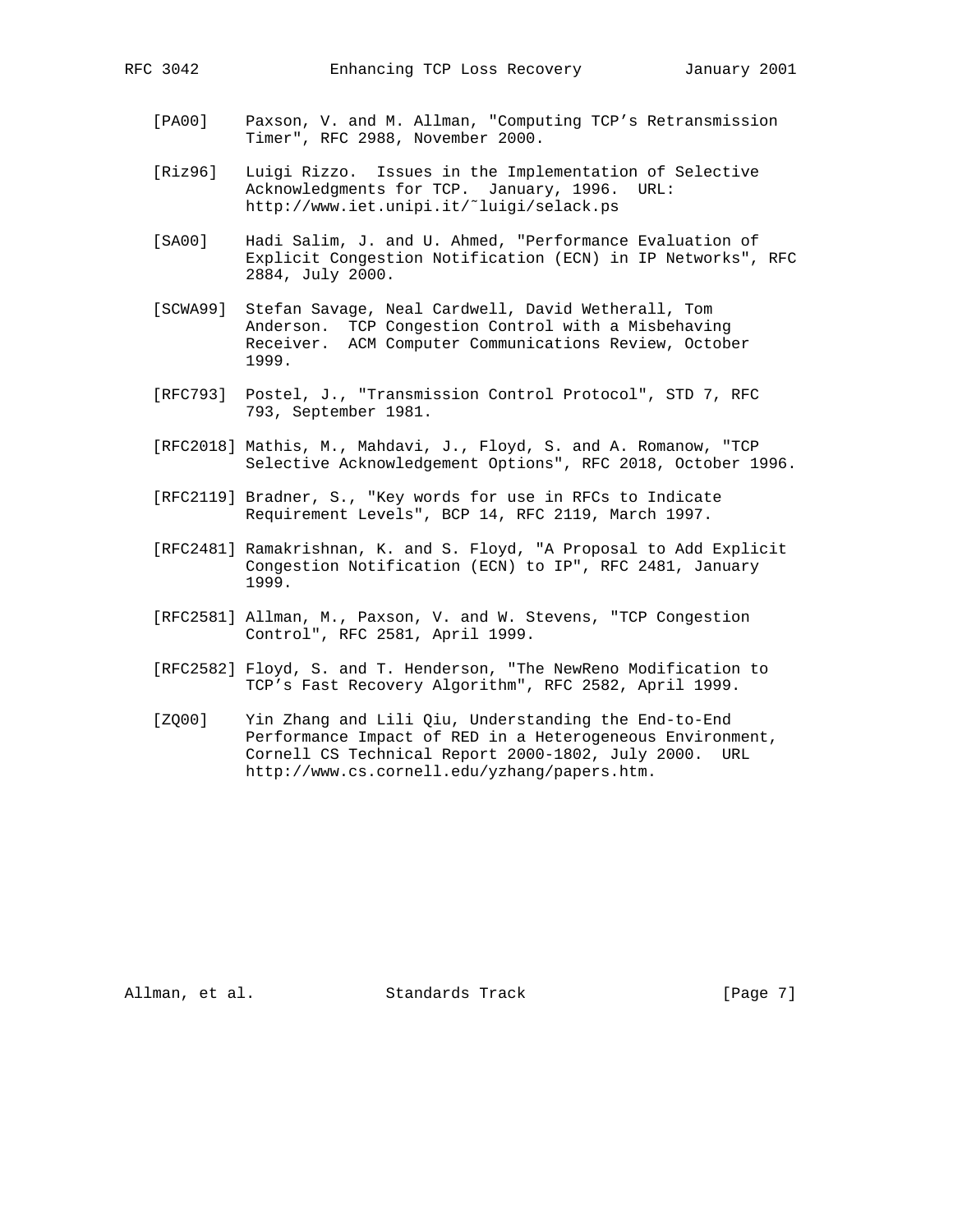Authors' Addresses

 Mark Allman NASA Glenn Research Center/BBN Technologies Lewis Field 21000 Brookpark Rd. MS 54-5 Cleveland, OH 44135

 Phone: +1-216-433-6586 Fax: +1-216-433-8705 EMail: mallman@grc.nasa.gov http://roland.grc.nasa.gov/˜mallman

 Hari Balakrishnan Laboratory for Computer Science 545 Technology Square Massachusetts Institute of Technology Cambridge, MA 02139

 EMail: hari@lcs.mit.edu http://nms.lcs.mit.edu/˜hari/

 Sally Floyd AT&T Center for Internet Research at ICSI (ACIRI) 1947 Center St, Suite 600 Berkeley, CA 94704

 Phone: +1-510-666-2989 EMail: floyd@aciri.org http://www.aciri.org/floyd/

Allman, et al. Standards Track [Page 8]